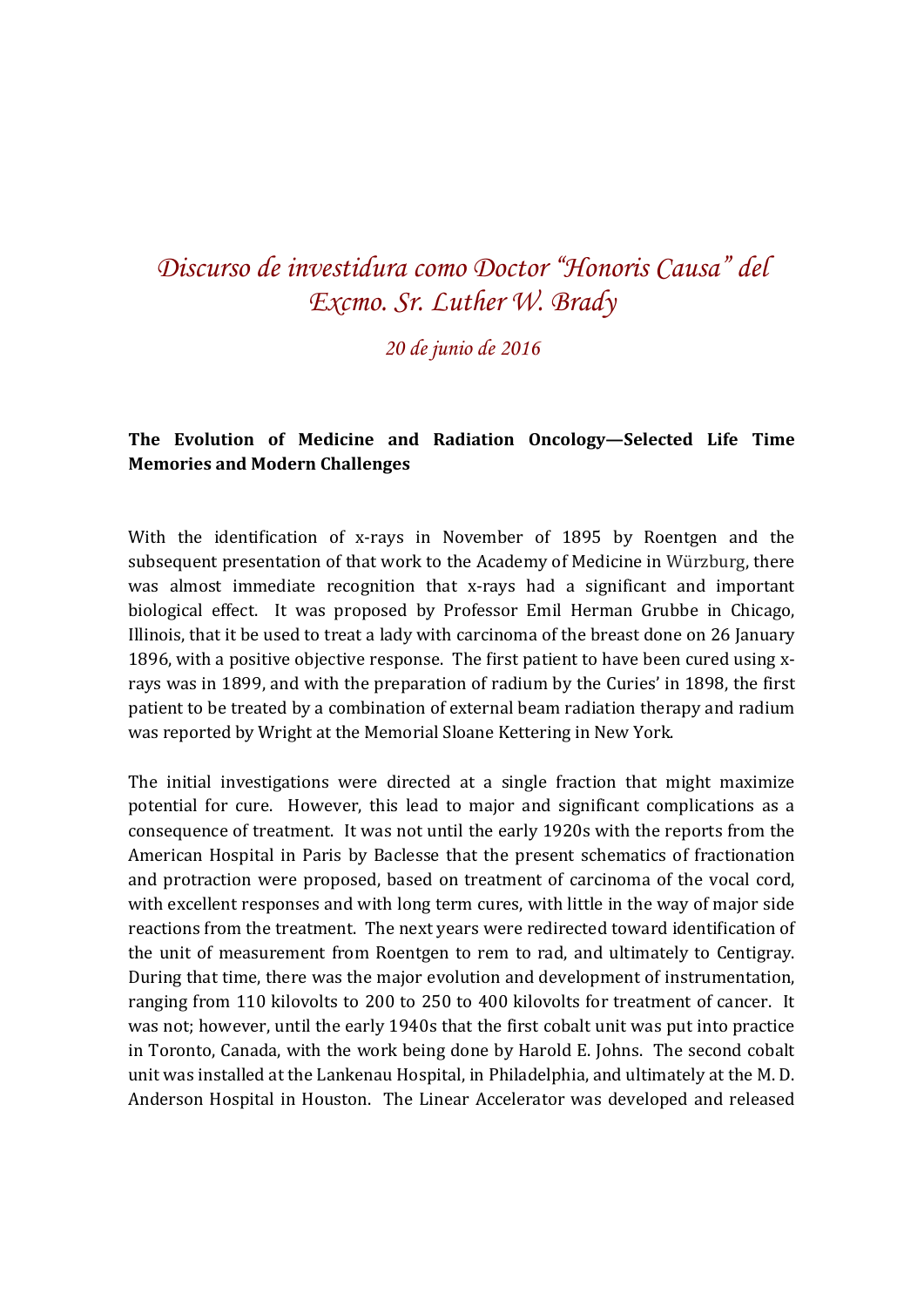for clinical use in the late 1950s, early 1960s, after there had been work done with the Van der Graff generator.

The advent of the new Linear Accelerator offered greater homogeneity of the radiation dose being delivered to the tumor, and with major significant reduction in the side effects relative to treatment. In the early 1980s, there was a major push to develop dynamic treatment planning and treatment delivery. This was funded by the National Cancer Institute, but resulted in the fact that computers and technology were not available to do three-dimensional reconstructive treatment planning and treatment delivery.

Three-dimensional conformal treatment began in the late 1980s and the early 1990s, intensive modulated radiation therapy technologies were introduced with the advent of better systems for immobilization, rotational devices, and energies in the range of 10 to

20MEV. This lead to significant and important advances in terms of treatment. In 2016, more than 60% of all patients with malignant disease are patients with cancers of the breasts, prostate, colo-rectal and lung. The results from these advances in radiation therapy have led to more than 95% of patients of cancer of the prostate being cured, more than 96 or 97% of patients with cancer of the breasts, more than 80% of patients with colo-rectal lesions, but still, only 15% overall of patients with cancer of the lung.

The Cyberknife was developed some 12 years ago, allowing for more precise definition of the volume to be treated, with computer control and minimizing the dose to viable structures in the immediate area, with margins that could be created in 3 mm or less. A large increasing number of patients have been treated on Cyberknife with excellent results and with major reduction in side effects, but with the very major advantage of hypofractionation of the treatment being delivered in 1 to 5 fractions, rather than the 30 to 40 fractions generally speaking used for definitive care.

In 1985, Kohler/Milstein received the Nobel Prize for their work in producing antibodies to human cancer cells. The Wistar Institute in Philadelphia embarked upon a program of preparing a series of monoclonal antibodies, we cooperated with them in doing the work that allowed for translation to a clinical area of treatment. One of the most exciting antibodies was anti-epidermal growth factor monoclonal antibody, which we used in treatment of patients with primary high grade gliomas of the brain. With glioblastoma multiforme, the ordinary expected survival is 12 months or less, and with anaplastic foci, 24 months or less. However, with the combination of